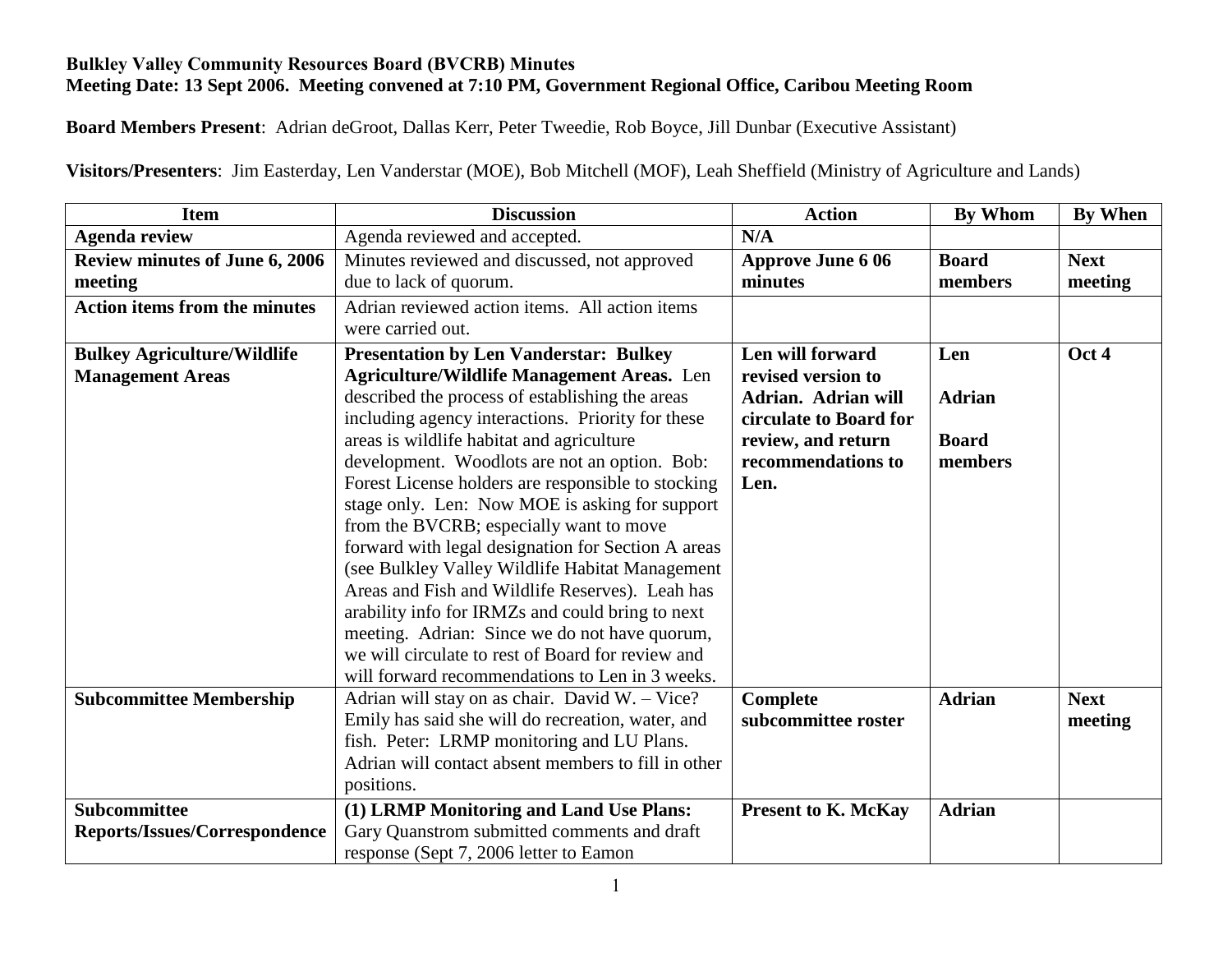| <b>Item</b> | <b>Discussion</b>                                                                                                                                                                                                                                                                                                                                                                                            | <b>Action</b>                                                                      | <b>By Whom</b>          | By When           |
|-------------|--------------------------------------------------------------------------------------------------------------------------------------------------------------------------------------------------------------------------------------------------------------------------------------------------------------------------------------------------------------------------------------------------------------|------------------------------------------------------------------------------------|-------------------------|-------------------|
|             | O'Donoghue). Adrian will give to Kerrith McKay<br>and discuss.                                                                                                                                                                                                                                                                                                                                               |                                                                                    |                         |                   |
|             | (2) Smithers Telkwa Rural Official Community<br><b>Plan:</b> Adrian: Plan has been changed so that it<br>no longer conflicts with LRMP. Len: Call Lake<br>was the issue. Bob: Some of the language in the<br>Community Plan is still not consistent. Is<br>Regional District acknowledging the LRMP?<br>Dallas will contact Crissy to see if there can be<br>more consistent wording.                        | <b>Contact Crissy</b><br><b>Isabelle re consistency</b>                            | <b>Dallas</b>           |                   |
|             | (3) Forest Communities Initiative: Letter of<br>support has been sent.                                                                                                                                                                                                                                                                                                                                       | None required                                                                      |                         |                   |
|             | (4) Water and Fish: Adrian: Letter from<br>Howard Madill and discussions with Hugh<br>Markides and Dana Atagi indicate that MOE has<br>funds to prepare the Angling Management Plan.<br>ILMB will hire a planner and move forward with<br>this, covering all classified waters in the Region,<br>by March 2008.                                                                                              |                                                                                    |                         |                   |
|             | (5) Mining and Energy Development<br>Blue Pearl Update: Rob: Test hole drilled, lots<br>of water to deal with; tech study for road access is<br>being done; draft closure plan has been submitted;<br>final emergency spill plan is now out. No acid<br>rock drainage so far. Next step: Environmental<br>Assessment. Adrian: We will review when<br>available. Rob will attend next PLC meeting Sept<br>19. | <b>Review</b><br><b>Environmental</b><br><b>Assessment</b>                         | <b>Board</b><br>members | When<br>available |
|             | Coal Bed Methane: Adrian has received some<br>correspondence and maps. BVCRB sent letter<br>essentially stating that community consultation<br>process wasn't extensive enough. Rob: He and<br>Jack Hagen met with Burns Cheadle. Open                                                                                                                                                                       | <b>Letter to Ministry of</b><br><b>Energy and Mines,</b><br><b>Titles Division</b> | Rob                     |                   |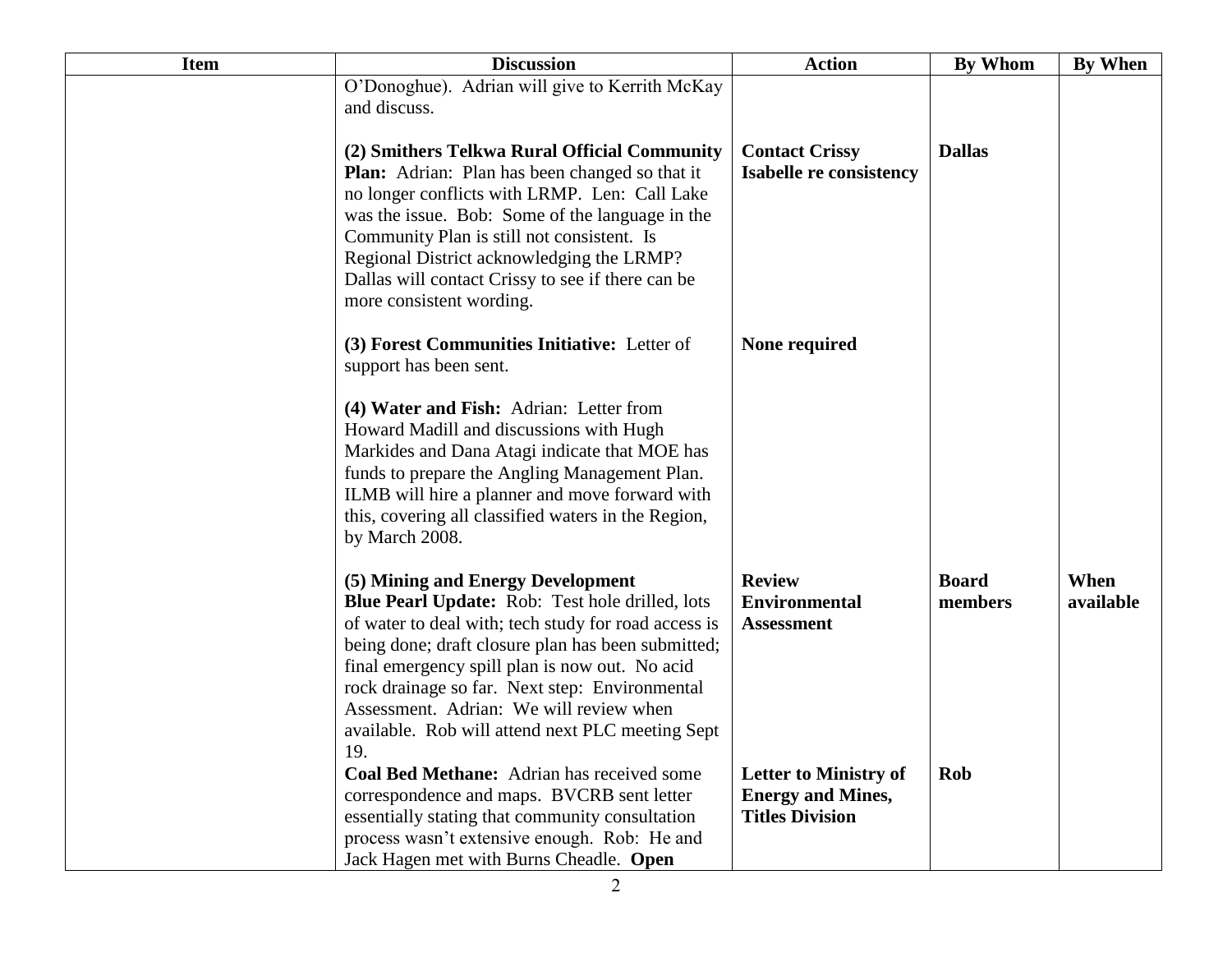| <b>Item</b> | <b>Discussion</b>                                                                                                                                                                                                                                                                                                                                                                                     | <b>Action</b>                                      | <b>By Whom</b>          | <b>By When</b> |
|-------------|-------------------------------------------------------------------------------------------------------------------------------------------------------------------------------------------------------------------------------------------------------------------------------------------------------------------------------------------------------------------------------------------------------|----------------------------------------------------|-------------------------|----------------|
|             | House now Sept 27/28. Public review period will<br>end Nov. 1.<br>West Coast Environmental Law has info at<br>www.wcel.org regarding what a community can<br>do to minimize impacts. BVCRB role is to<br>protect resource values within our mandate.<br>Adrian: We should submit a letter to Titles<br>Branch, covering items we might be able to<br>influence, since they have asked for a response. |                                                    |                         |                |
|             | (6) Recreation:<br>State of RAMP: Gary Quanstrom submitted<br>draft letter re RAMP completion (Sept 12, 2006)<br>letter to Eamon O'Donoghue). Adrian: Agencies<br>need to know that funding support is required; we<br>need to revise the letter. Fred Oliemans may<br>attend next meeting; we should comment before<br>then.                                                                         | <b>Review letter, submit</b><br>comments to Adrian | <b>Board</b><br>members | <b>ASAP</b>    |
|             | Burnie Lakes: Letter from Christof to BVCRB,<br>requesting that snowmobilers book their weekend:<br>An example of why we need a RAMP.                                                                                                                                                                                                                                                                 | None required                                      |                         |                |
|             | (7) Range and Agriculture: Grazing tenure<br>application: Won't go into Core Ecosystem, so no<br>BVCRB concerns. Thanks to Len for checking.                                                                                                                                                                                                                                                          | <b>None</b>                                        |                         |                |
|             | (8) LWBC Referrals and Land Tenures:<br>Hudson Bay Mountain Adventures: Draft Master<br>Plan is now on Internet. Terry Pratt will send a<br>hard copy. Adrian will contact Rudy to see if he<br>will lead BVCRB response.                                                                                                                                                                             | <b>Review and submit</b><br>comments to Adrian     | <b>Board</b><br>members | <b>ASAP</b>    |